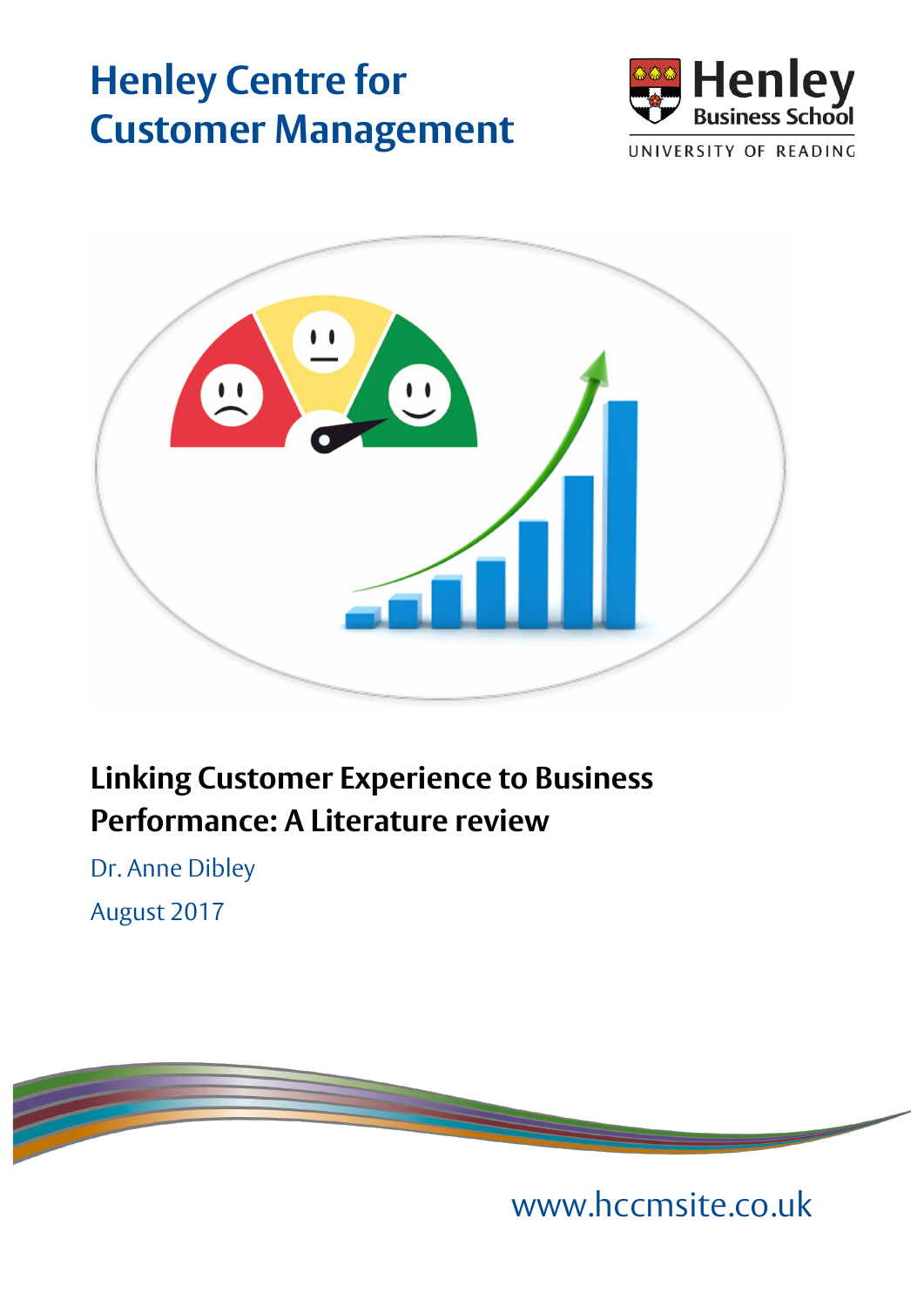This report is produced by the Henley Centre for Customer Management on behalf of its members.

The date on the cover page of this report is the official release date. For the first six months after release, the report remains confidential. During this first period there is no restriction on copying within the research project team and member organisations, provided that the statement of copyright and identification of source is retained on all subsequent copies and no copies are released to non-participating organisations.

After the six-month period of confidentiality, normal copyright practice will be expected of all users of the research results. All published results will carry a copyright notice and an identification of the source, with a request to retain that information on all subsequent copies.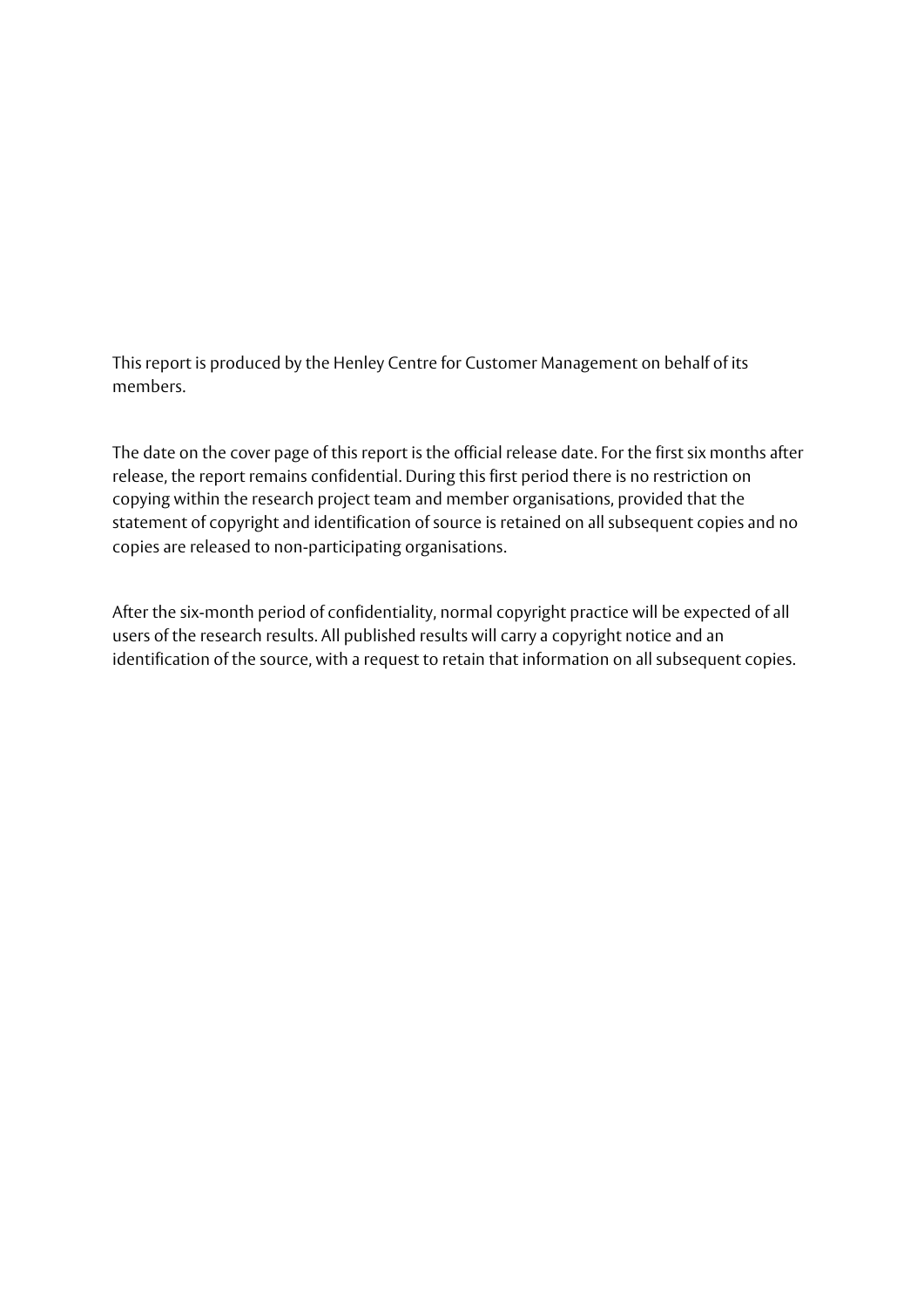

## **Table of contents**

|    |                   | 1. What is customer experience?                                                          | 1              |
|----|-------------------|------------------------------------------------------------------------------------------|----------------|
| 2. |                   | What do we mean by business performance and how can it be measured?                      | 2              |
| 3. |                   | Evidence of a link between customer experience and business performance                  | 3              |
|    | 3.1.              | Evidence across industries                                                               | 3              |
|    | 3.2.              | Evidence of a link between multi-sensory customer experience<br>and business performance | $\overline{4}$ |
| 4. |                   | How to build an explicit link between customer experience and value to the firm          | 6              |
|    | 4.1.              | Define the customer behaviours that create value for your business                       | 6              |
|    | 4.2.              | Analyse customer experience data and link this to behaviour and<br>financial outcomes    | 6              |
|    | 4.3.              | Capture actionable feedback                                                              | 7              |
|    | 4.4.              | How to set priorities for customer experience initiatives                                | 8              |
|    | 4.5.              | The customer journey mapping process                                                     | 9              |
|    | 4.6.              | Creating customer experience that drives business performance                            | 10             |
| 5. |                   | Conclusion                                                                               | 12             |
| 6. | <b>References</b> |                                                                                          |                |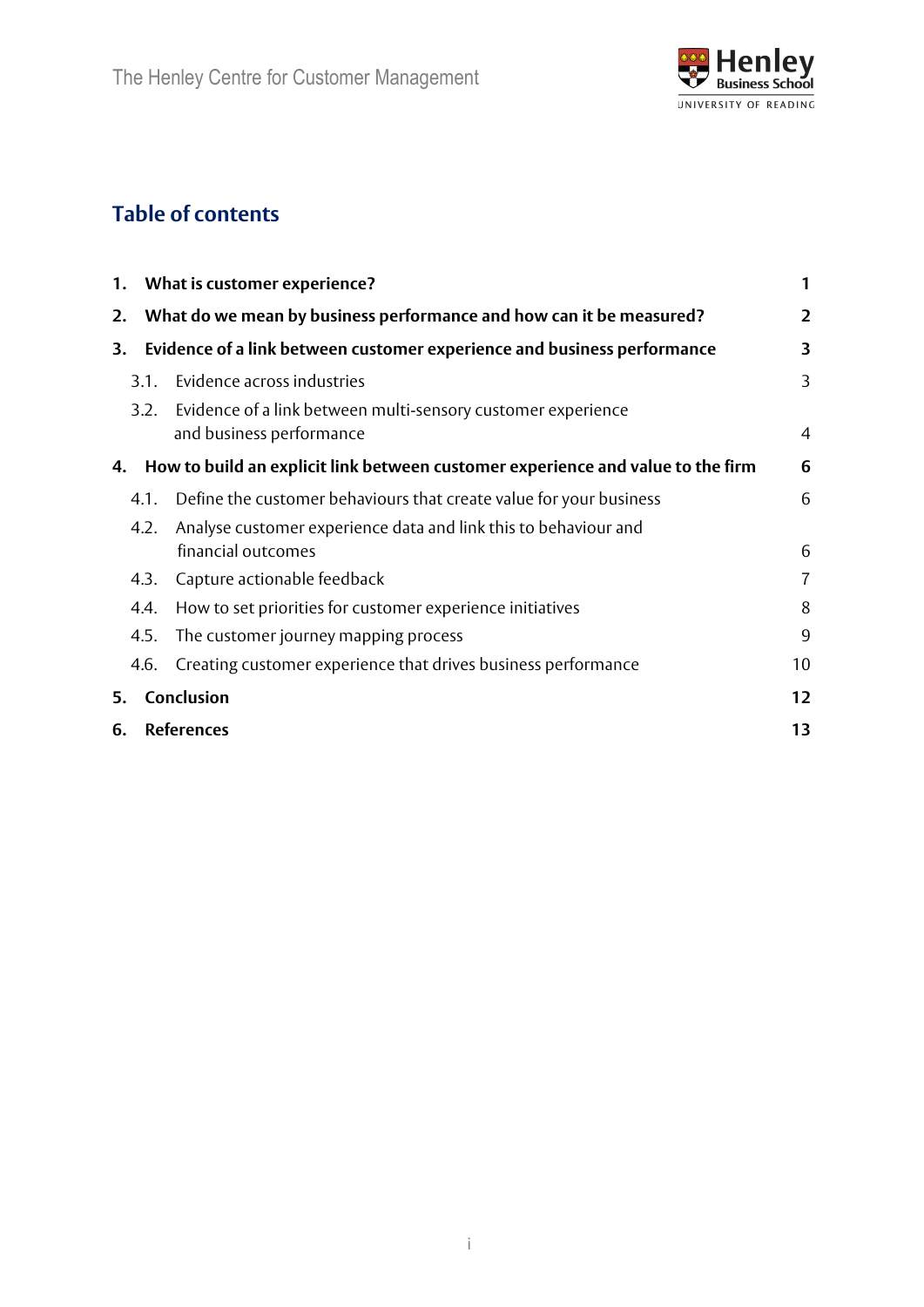

### **1. What is customer experience?**

Before examining literature relating to possible links between customer experience and business performance, it is important to define our terms.

Customer experience can be defined as, "the customer's subjective response to the holistic customer journey across all direct and indirect touchpoints with the brand" (Clark, 2017). This definition encapsulates the key dimensions of customer experience.

Firstly, each person's experience is unique (subjective).

Secondly, our experience is coloured by brand touchpoints that are outside of the firm's control; for example, a ferry company has no control over traffic jams on the way to the port, but this impacts on a customer's experience of taking a ferry to France, just as the on-board experience does.

Thirdly, the end-to-end experience is critical, as we make judgements about our overall experience (holistic).

Finally, the experience is a journey which takes place over a period of time, starting from the point where a customer begins to consider making a purchase, and which extends beyond the point of purchase to usage and possibly divestment of the product or service.

It is clearly important for firms to manage the experience that their customers have, as far as this is possible. Customer experience management can be defined as, "the management process of understanding, designing and co-creating the customer experience so as to achieve the goals of both parties (Clark, 2017). It is important to note the co-creative nature of customer experience management, to enable mutual benefits to be achieved.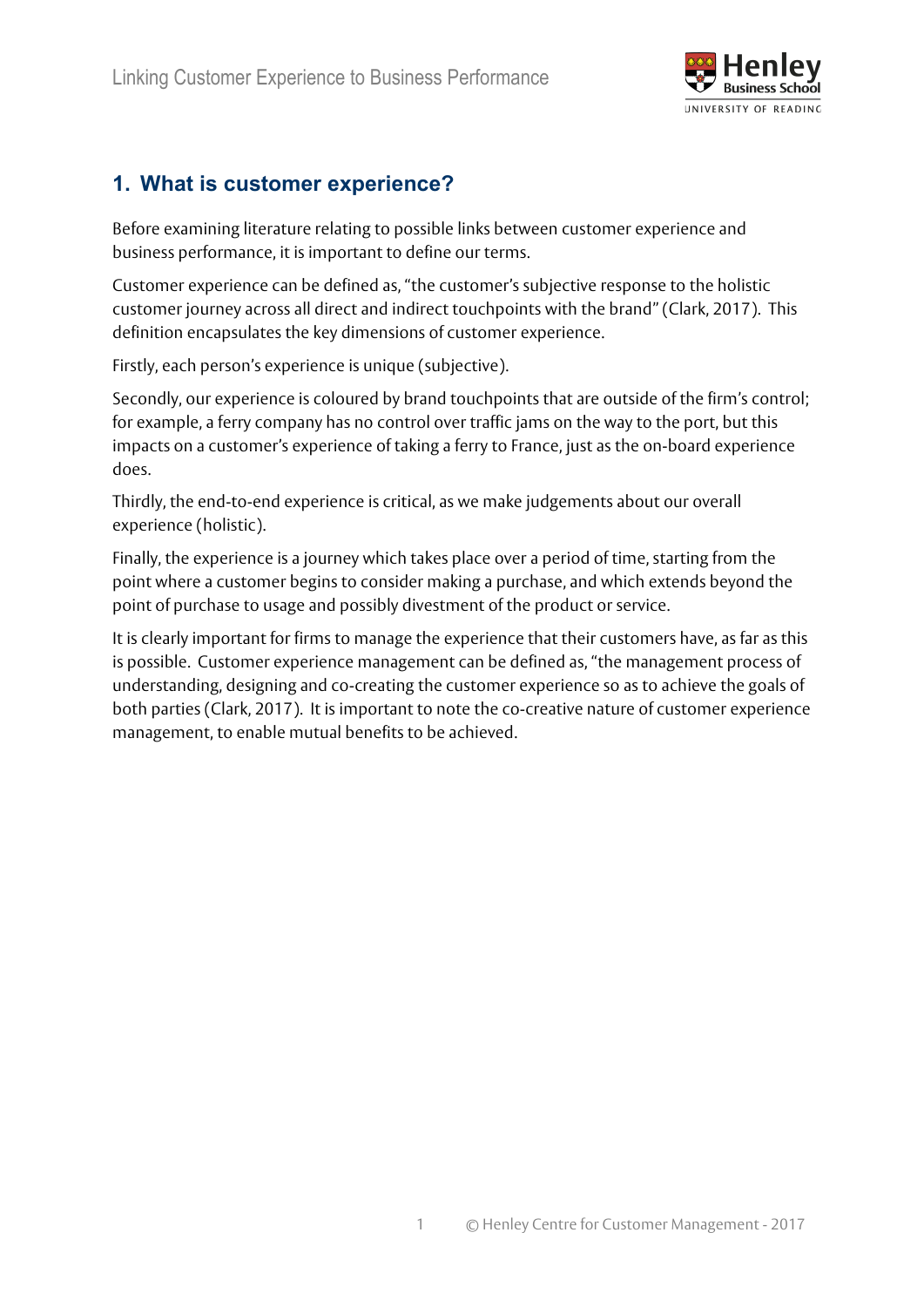

## **2. What do we mean by business performance and how can it be measured?**

For the purposes of this project, the term 'business performance' refers to return on investment. In the journal articles examined in this literature review, the following measures are commonly used to determine the value of investing in customer experience initiatives:

- Additional or future spend by customers
- Likelihood to stay loyal to the brand/company
- Likelihood to recommend your company/offering
- Cost savings

It is important to acknowledge that many initiatives designed to improve customer experience, are also intended to reduce costs. There is no inherent contradiction here, as initiatives can achieve both goals, for example, by digitizing customer care. In one case examined by Banfi et al, a mobile operator's eCare initiatives reduced call centre volume by 20% in 8 months, significantly reducing costs while improving their net promoter score (Banfi et al, 2017).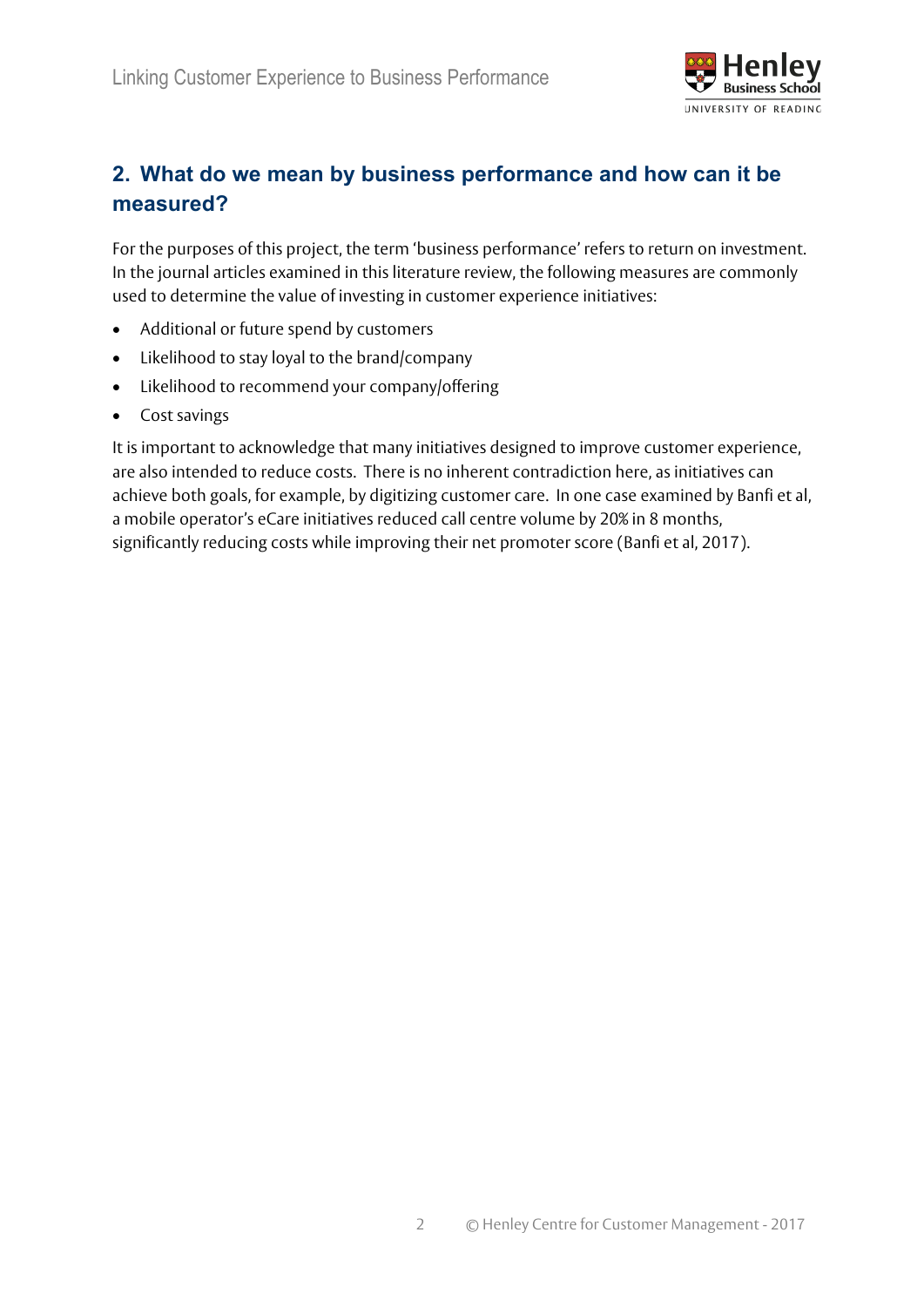

## **3. Evidence of a link between customer experience and business performance**

#### **3.1. Evidence across industries**

A wide-ranging research study by Forrester (Schmidt-Subramanian, 2014) provides convincing evidence of a correlation between good customer experience and business performance. An online survey was conducted with 7,538 US consumers regarding their interactions with 175 large US brands, across a range of 13 different industries. Respondents were asked to rate their experience of interactions with a brand, and their behaviour relating to that brand. Forrester used the data to model the effects that improved customer experience could have on companies in the 13 different industries.

The study's findings revealed a correlation between a high customer experience score and the following three areas:

- Customer loyalty to a company
- Repeat purchases
- Customers who would recommend the company/brand

The higher the quality of the customer's experience, the less likely the customer is to defect to another supplier, and the more likely the firm is to get positive mentions from its customers. Their modelling showed that the loyalty-based revenue benefit for a firm going from a below average customer experience index score for its industry to an above average score for its industry ranged from a low of \$55 million for consumer internet service providers, to a high of \$1.6 billion for wireless providers (Schmidt-Subramanian, 2014).

This study also identified incremental sales from positive word of mouth that range from \$6 million for car rental firms to \$491 million for health insurance companies (Schmidt-Subramanian, 2014). It was shown that both laggards and leaders can benefit from improving customer experience. Laggards, that is, firms who are well behind the curve on customer experience, can make quick gains. Leaders in the field of customer experience can also continue to benefit by keeping ahead through ongoing innovation, thus avoiding being caught up by their competitors (Schmidt-Subramanian, 2014).

Peter Kriss, a senior research scientist at Medalla, has also found that it is possible to quantify the impact of customer experience. According to Kriss's research (HBR Webinar, 2017), customer experience has a significant impact on future spending, and is a major driver of future revenue, as well as potentially leading to cost savings. Kriss presents a specific example of renewing subscriptions to an online service. Among customers who described their experience as poor, 43% renewed their subscription. Among customers with a positive experience, 75% renewed their subscription.

In addition, Cho's hotel sector study (2014) found a direct link between customer experience and market performance.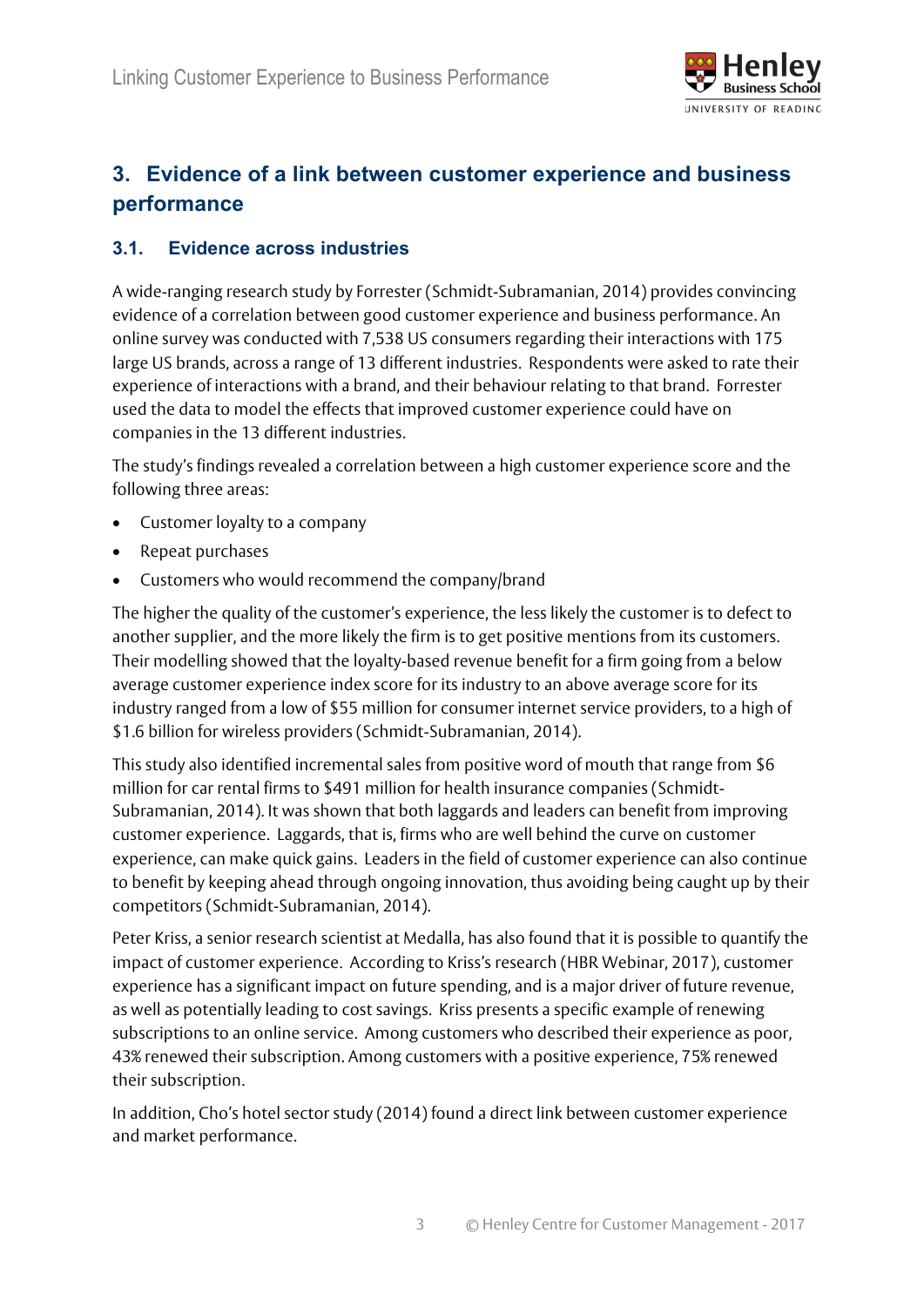

#### **3.2. Evidence of a link between multi-sensory customer experience and business performance**

Many successful initiatives to improve customer experience are process-based (for example, simplifying the on-boarding process for customers) or field-based (for example, giving front-line employees customer service training) but initiatives relating to atmosphere, aesthetics, and the sensory and physical environment can also have a significant impact on customer experience. Nigam (2012) investigated the impact of service experiences that appeal to the senses (for example, aesthetics and playfulness) in a fast-food restaurant setting, and concluded that experiential value has a positive influence on purchase intention.

Spence et al's (2014) research discusses the positive influence of store atmospherics. They discuss the significant interactive effects of ambience and design on consumers' perceptions of retailer image and price acceptability. They highlight the complexity of managing sensations, and assert that managers must consider how optimal stimulation can be achieved to realise a greater return on investment. An example of the successful achievement of this is the case of IKEA, where lower lighting in the glassware section led to increased sales (Hulten, 2012, cited in Spence et al, 2014), perhaps creating a more relaxed ambience. In a similar vein, playing French music in a wine store led to French wine outselling German wine. In contrast, when German music was played, German wine outsold French wine. Sensory cues are mediated by cognition, and associations between products and atmospheric cues are important.

Other examples of sensory initiatives influencing purchase intention are that fast tempo music was found to encourage people to eat and drink more in a restaurant (Spence, 2012). Conversely, turnover at a supermarket increased by almost 40% when a lower tempo of music was played (Millman, 1982, cited in Spence, 2014). People were found to spend longer in the aisles and consequently purchased more. Similarly, blue atmospheres (which are felt to be relaxing) and other visually appealing environments have been found to encourage longer browsing and promote purchase intentions (Spence et al, 2014).

Ambient scent, touch and taste have also been found to influence purchase behaviour. Purchase likelihood for sports shoes was found to increase when the shoppers tried on the shoes in a mixed floral-scented room, rather than in an unscented room, and in addition, shoppers showed a higher willingness to pay (Miller, 1991, cited in Spence et al, 2014). Similarly, Samsung has introduced a honeydew melon scent, to go with a green colour scheme in stores, while Sony Style Stores have a, 'subtle fragrance of vanilla and mandarin orange', which wafts down on shoppers. Scent memory is believed to be the strongest of all the senses, and the belief is that by creating a more pleasant environment, these scent-based initiatives will positively influence purchase behaviour (Spence et al, 2014).

In-store tastings play an important role in encouraging purchase, while touch has also been discovered to influence purchase behaviour. Customers often like to touch products; for example, when Asda removed wrapping from some of their brands, sales soared. However, customers do not like to buy certain products that may have been touched by others (Spence et al, 2014).

Some retailers have used multisensory atmospherics with excellent results; for example, the Rainforest Café, renowned for its remarkable exhibits, cascading waterfalls, customised sound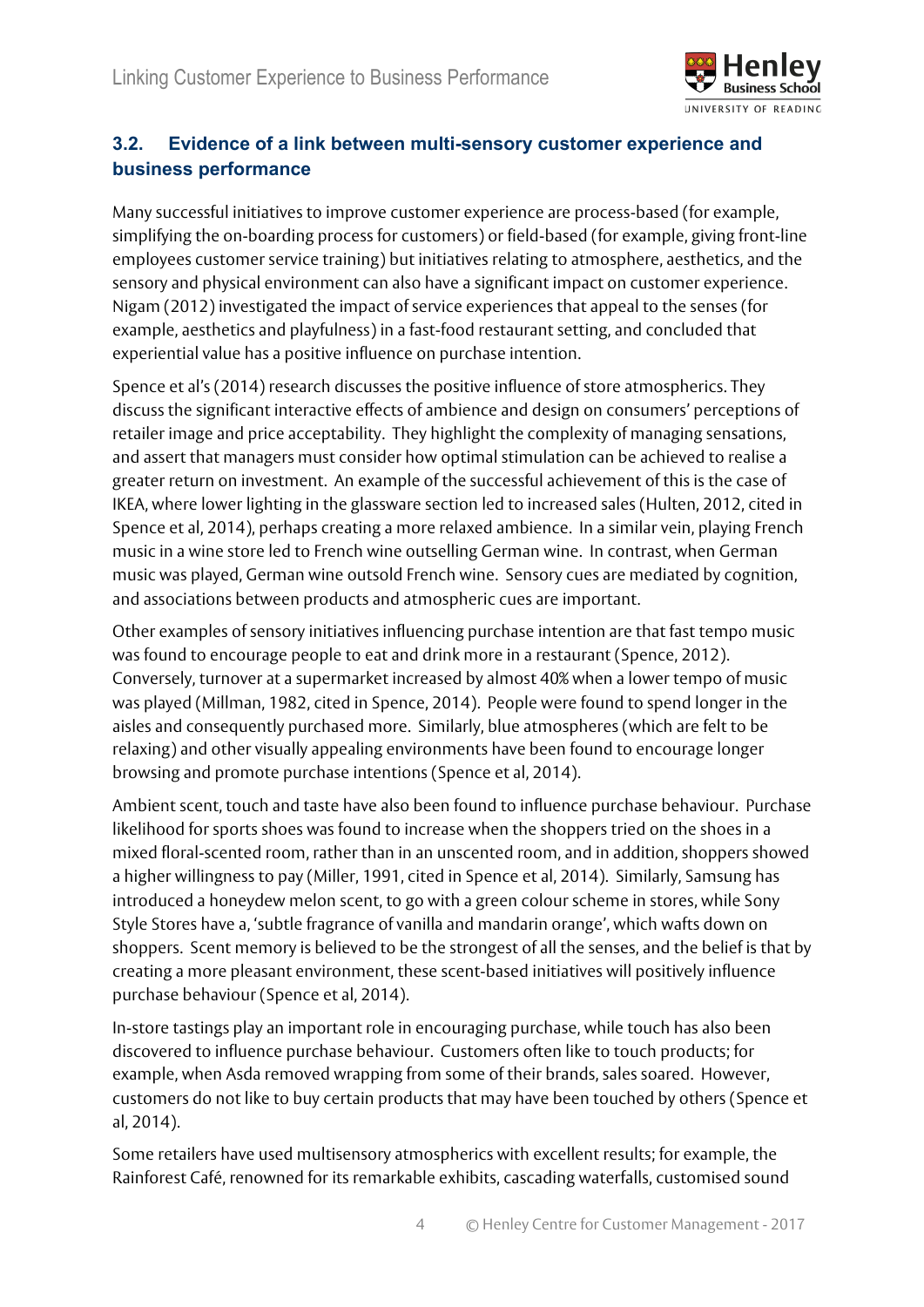

effects, huge canopies and animation (Spence et al, 2014). However, a good multi-sensory experience will not necessarily fend off innovative competitors who offer better value, more relevant products and services; for example, Abercrombie & Fitch enjoys substantial traffic instore, but have not particularly boosted sales. Nonetheless, published studies demonstrate that investing in multi-sensory atmospherics at the point of purchase can indeed increase sales.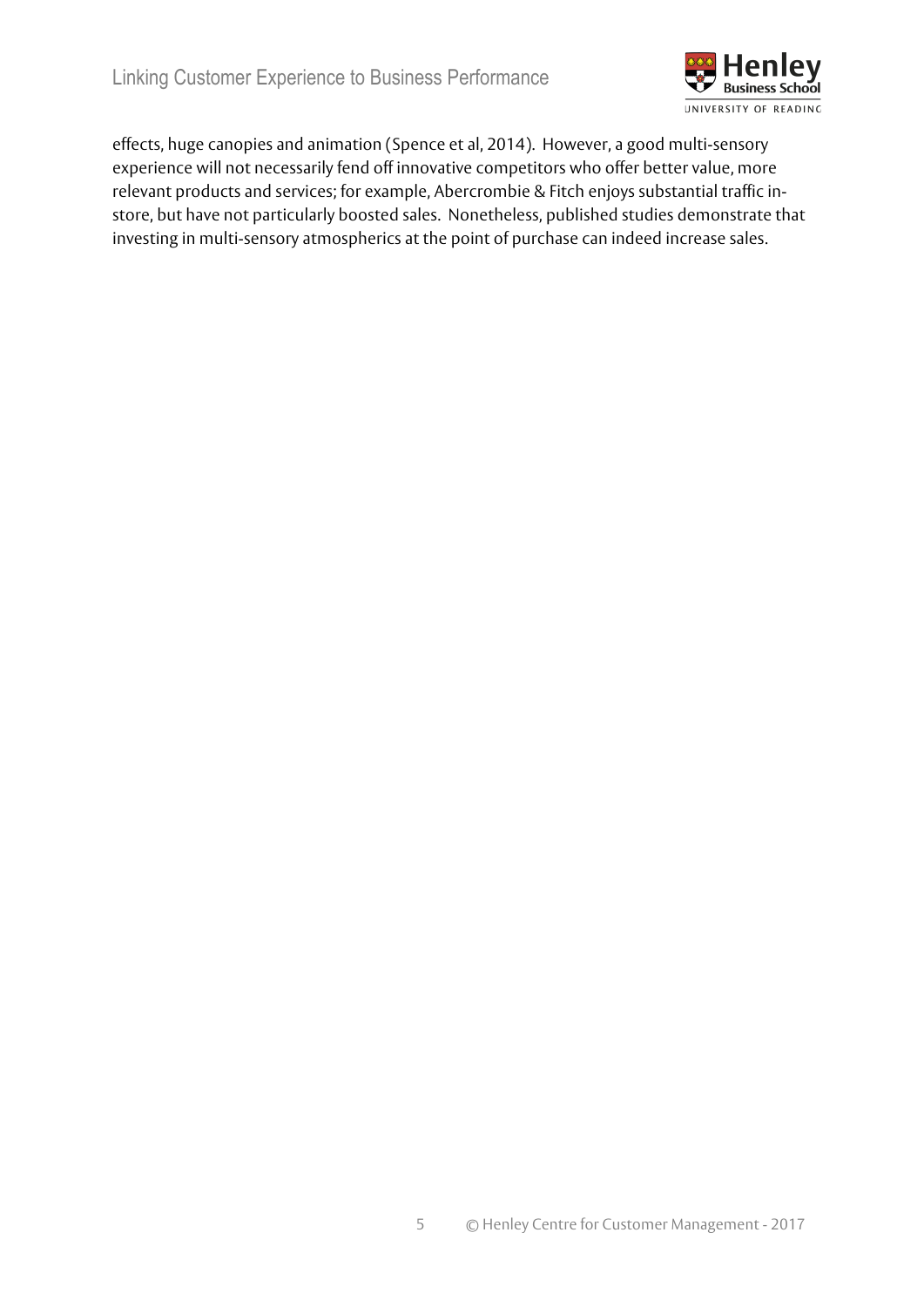

## **4. How to build an explicit link between customer experience and value to the firm**

#### **4.1. Define the customer behaviours that create value for your business**

While senior executives can see the benefits to customers of enhanced customer experience, many fail to understand how it creates value for the firm. By building an explicit link between customer experience and the value it brings to the firm, managers can create a self-funding business case for customer experience initiatives, can gain buy-in throughout the organisation, and can maintain momentum (Maynes & Rawson, 2016).

The first step in building this link is to define the customer behaviours that create value for your business, and then follow customer satisfaction scores over time to quantify the economic outcomes of different experiences (Maynes & Rawson, 2016). For example, the desired customer behaviours and possible measures are:

- Customers buying your products  $\rightarrow$  customer revenues
- Customers continuing to buy your products  $\rightarrow$  customer retention
- Customers willing to recommend your product  $\rightarrow$  advocacy

These can be used as the firm's outcome measures. The final measure, advocacy, is becoming more and more important as, increasingly, customers examine online reviews before purchasing products or services.

Each firm should develop its own hypotheses regarding the customer outcomes that matter most. For example, for a telecoms company, customers who have a positive experience should be less likely to churn, should have fewer issues that escalate into calls, and should sign up for more products. Customer retention, reduced call volume, and cross-selling/up-selling of products may be useful outcome measures. Airlines, on the other hand, may focus on capturing a greater share of trips and trip revenues, and on lowering the cost to serve. It is recommended that a firm postulates 3-5 hypotheses relating to the outcome measures that deliver value (Maynes & Rawson, 2016).

#### **4.2. Analyse customer experience data and link this to behaviour and financial outcomes**

Kriss (2017) discusses the need to take customer experience and customer satisfaction data and link this to future spending. (Customer satisfaction is widely accepted as a key element and integral part of customer experience.) It is, of course, important to be aware of and allow for other influences on future spending in any data modelling system. Arguably, other factors might have a stronger impact on purchase behaviour in business-to-business sectors, where industry or organisational changes can dramatically affect relationships with customers and suppliers. Schmidt-Subramanian (2014) recommend running a few different scenarios to see how revenues might change under a range of conservative, aggressive and likely conditions; cost savings should also be included in the model.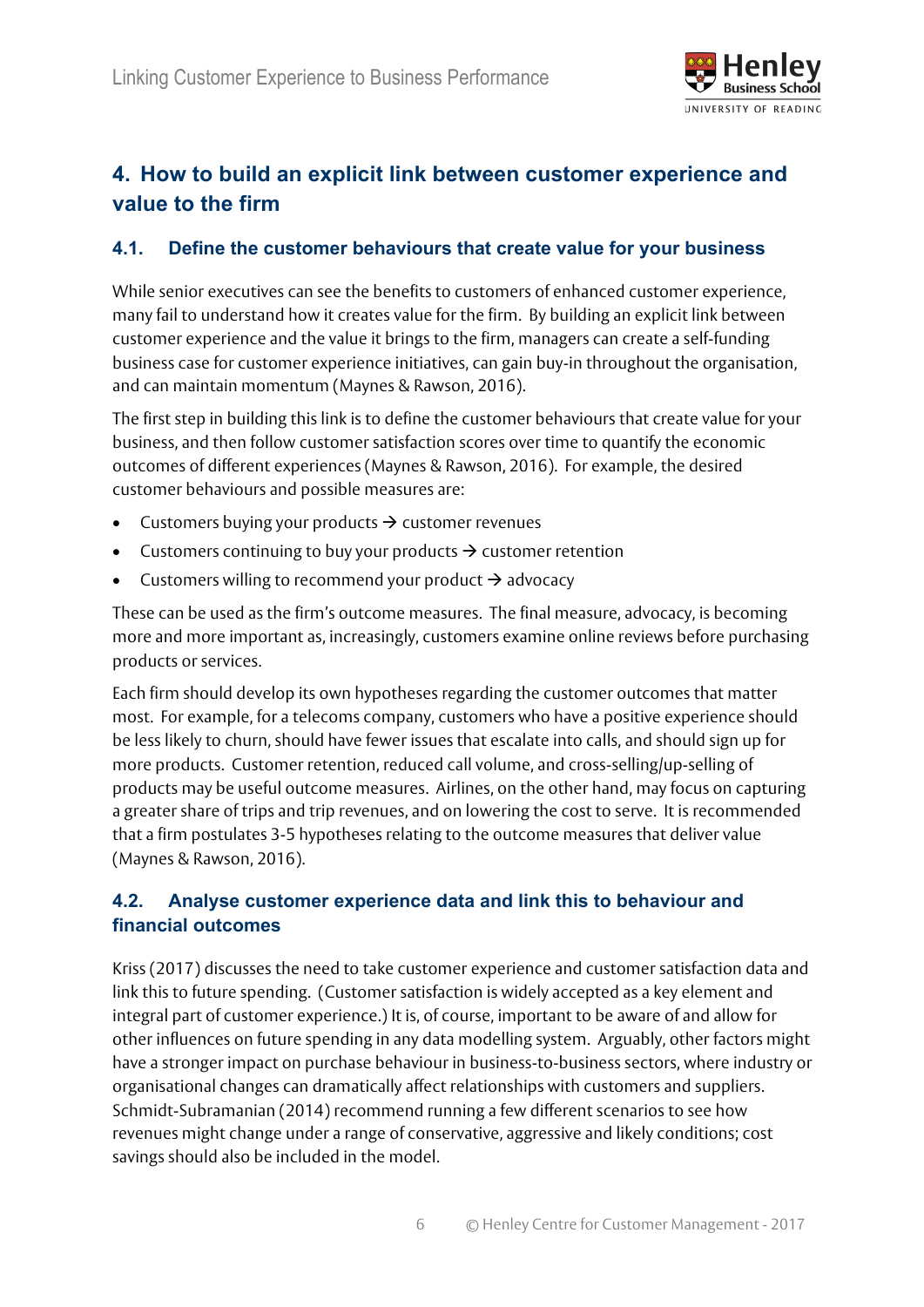

Data modelling can demonstrate the link between customer experience and desired outcomes such as loyalty measures (Schmidt-Subramanian, 2014). It is essential that customer experience or satisfaction data can be linked to customer level financial outcomes. In other words, it is important to link what customers say about your products/services with what their actual purchasing behaviour is over time. The financial outcomes must obviously relate to a period of time *after* the customer experience/satisfaction data have been collected. This can be challenging for companies, as data are often siloed, and customer feedback data and customer level financial data may reside in separate systems (Kriss, 2017; Maynes & Rawson, 2016).

Maynes & Rawson (2016) suggest building a customer level data set of the results of past satisfaction surveys, or 'willingness to recommend' surveys, and using an email/customer identifier to link the survey results back to their databases. The survey responses should be matched to each of the firm's priority outcome measures, for example, 'willingness to recommend' survey data could be matched to data on customer retention, cost to serve, revenues or product upgrades purchased. This type of link forms the backbone of the firm's customer experience data analysis (Maynes & Rawson, 2016).

With a customer-level database of this nature, it becomes possible to analyse the historical performance of real customer cohorts. Using customer data linked to survey respondents, a firm can analyse customers designated as 'satisfied', 'neutral' or 'dissatisfied' over a period of, for example, one to two years. It can then be determined, for example, how much less likely to churn 'satisfied' customers are, and how much more likely they are to purchase additional products and services (Maynes & Rawson, 2016). This data can be used, for instance, to estimate the value, at a firm level, of moving 5% of 'dissatisfied' customers to 'neutral'. According to Maynes & Rawson (2016), tracking outcomes over time for each important customer segment is the best way to quantify the value of the customer experience.

Analysing trends can help companies take a forward looking view. For example, PayTV companies providing an 'average' customer experience found that stated loyalty of customers has dropped by 20% since 2009. Looking at trends in outcome measures for 'dissatisfied', 'neutral' and 'satisfied' customers, firms can build a view of where the link to value is heading (Maynes & Rawson, 2016).

#### **4.3. Capture actionable feedback**

In order to determine how to improve customer experience it is essential to have a detailed understanding of exactly what customers do and do not like about their customer journey. This requires firms to capture high quality, actionable feedback. Opinionlab (Anon, 2016) recommends capturing feedback in the moment of truth, through easy to use engagement platforms (for example, giving feedback via a mobile device). In this way, firms can see at which point in the customer journey their processes fall short, and can take immediate action to rectify the problem. Ideally, customer experience should be improved in real time, if technology allows (Kriss, 2016); for example, feedback could be sent directly to an operations team who could provide an instant solution (Opinionlab, 2016).

In order for feedback to be as precise as possible, firms should ask targeted questions relating to particular elements of customer experience; for example, firms can have feedback comments cards attached to particular pages on their website (Opinionlab, 2016). It is important for any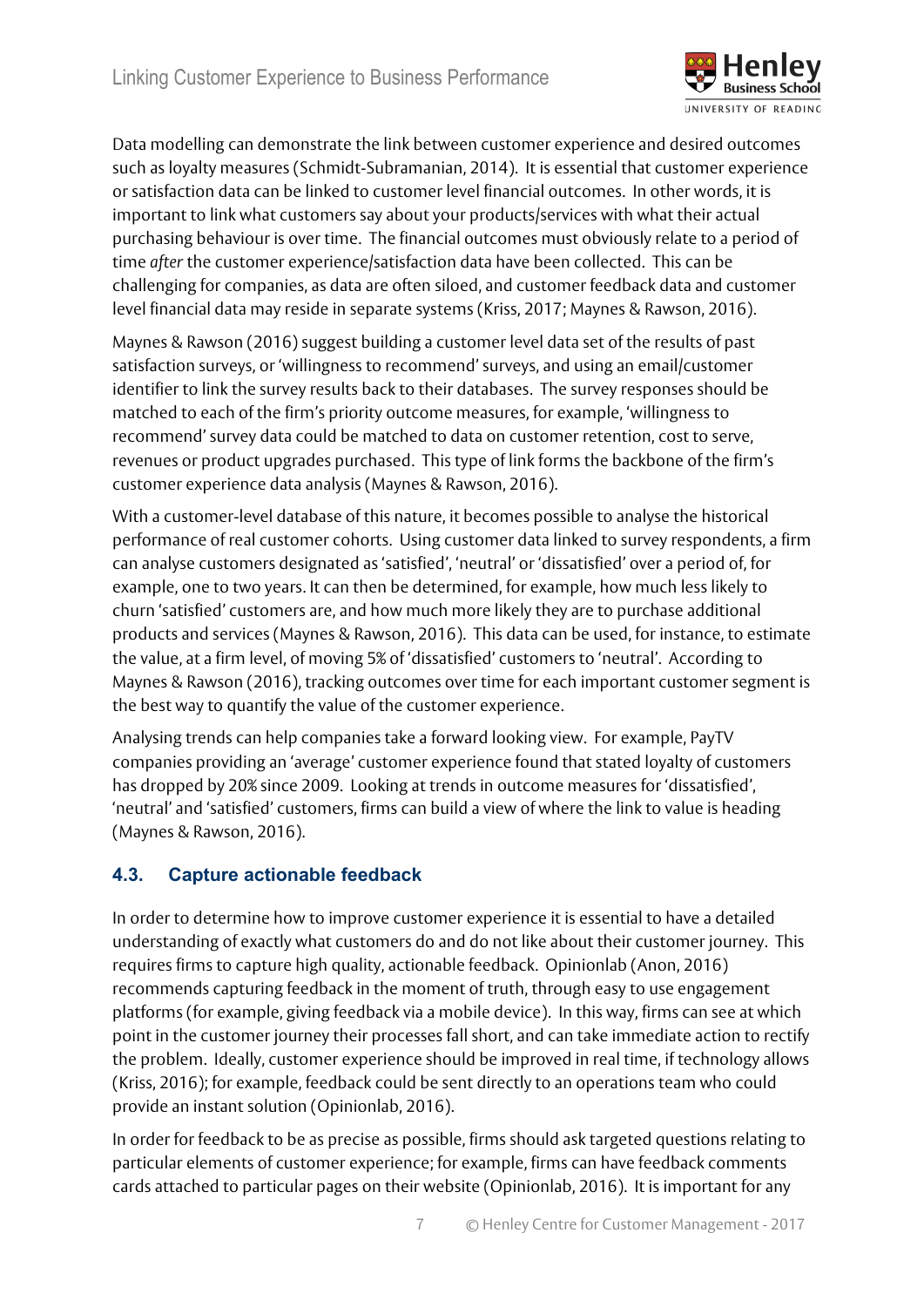

feedback mechanisms to be as simple as possible. Kriss (2016) recommends thinking of the survey experience as part of the overall customer experience; for example, ask one question such as, 'how likely are you to recommend this product/service to a friend?' and leave a comments box for the customer to indicate the main reason for this (Kriss, 2016). This is a useful question to ask, along with, for example, 'how likely are you to repurchase?' as these questions have a tighter connection to desired outcomes, and tend to be more predictive than less specific questions (Kriss, 2016).

According to Kriss (2016), it is important to isolate the process/employee behaviour that you can change. For example, if customer feedback analysis shows that being greeted and offered help on arrival (at a store/showroom) has an impact on customer spend, then focus on this! It is very easy for frontline staff to carry out this desired behaviour, so frontline staff are more likely to implement this. Kriss (2016) argues that, on the contrary, with a more generic question/survey, the employee is more likely to 'cheat' and say, for example, 'I'm going to give you a customer satisfaction survey; it would be great if you could give me a score of 10!'

In business-to-business sectors, it is often appropriate to ask for customer feedback that is more relational than transactional, and to ask for feedback less frequently (Kriss, 2016). It is essential only to ask for feedback when you know you are able to do something with this feedback. In business-to-business markets, it is often most relevant to understand how the client perceives the relationship. Firms are therefore advised to assess the perception of the quality of the relationship over time, and to categorise individual relationships as, 'improving' or 'declining' or 'no change' (Kriss, 2016). In some cases, industry changes or general changes in the external environment may be a stronger driver of business than perceptions of service quality. It is therefore important to analyse data for individual accounts to estimate the impact of changes in perceived customer experience on future revenues (Kriss, 2016).

#### **4.4. How to set priorities for customer experience initiatives**

Maynes and Rawson (2016) recommend prioritising customer experience initiatives based on their importance to customers. To identify the areas that matter most to customers, firms can produce a graded shortlist of customer pain points that need to be eliminated or fixed, along with a view of opportunities to innovate, as seen from the customer's perspective. A good example of identification of pain points that matter most to customers can be seen in the telecommunications industry. Unstructured customer feedback highlighted that a significant number of customers hated fees for early termination of contracts. As a result, a telecoms company eliminated these fees and saw a 30% year on year increase in new customers (Kriss, 2017). Similarly, customer feedback to a retail firm highlighted that a major issue for shoppers was not being able to find a sales assistant when they needed one. The retailer provided brightly coloured T-shirts for their sales staff to wear, which resulted in a 30 point increase in the overall primary salesperson metric (Kriss, 2017).

The 'link to value' analysis discussed earlier should be used to help determine the best initiatives to implement. For example, according to customer data analysis, in the health insurance sector, there is more revenue impact in moving customers from 'dissatisfied' to 'neutral' than from 'neutral' to 'promoter'. In retail banking, on the other hand, moving someone from the  $80<sup>th</sup>$  to 90<sup>th</sup> percentile of satisfaction does have significant revenue benefit (Maynes & Rawson, 2016). It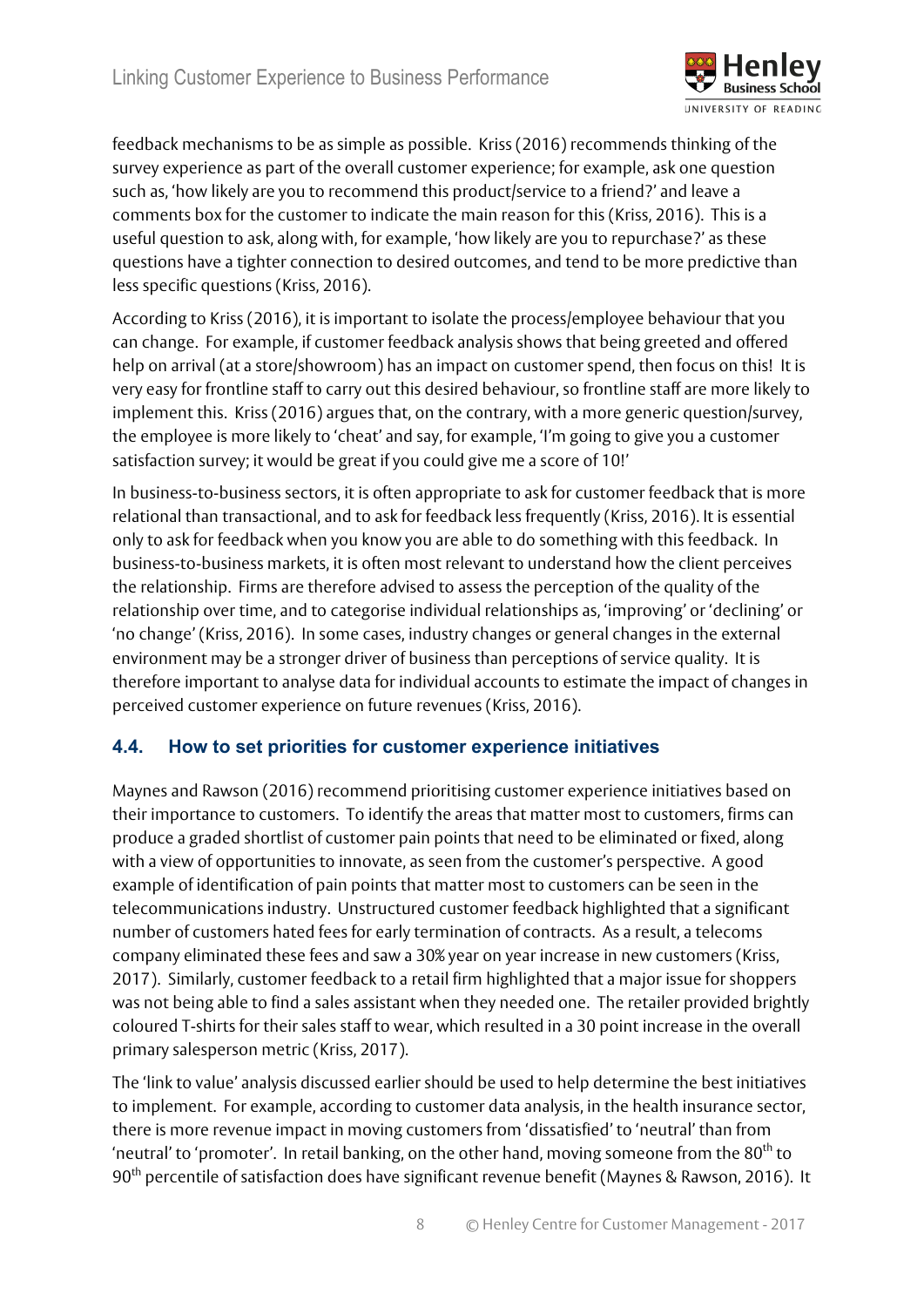

is important, therefore, to consider the specific circumstances relating to your industry and firm. Using the link to value analysis, a firm should determine whether it would be more valuable to reduce the number of 'detractors', or to create more 'promoters', and then focus its initiatives on achieving that goal, in order to maximise return on investment.

Experimentation is also recommended, rather than relying on conducting large-scale surveys, which takes significant time and investment. Firms should capture direct feedback from customers and from frontline staff in real time, or as soon as possible following an experience; firms should then test improvement initiatives quickly, and measure the impact (Kriss, 2017).

It is important to select the most important customer segments and the most important customer journeys, and to map these out carefully, from a customer perspective.

When analysing the customer journey, it is important to examine how consistently the firm performs. Improving consistency in delivering a flawless customer journey is one of the best ways to create value (Maynes & Rawson, 2016). For example, a flawless on-boarding customer journey for an energy supplier might look as follows: a single sales call; zero call-backs; service activation within 48 hours; active usage in the first 10 days, and no issues on first billing. If a company is 80-90% successful at each stage of the journey, it is likely that only 30-40% of customers will have had a flawless end-to-end experience (Maynes & Rawson, 2016). Overall journey performance is more strongly linked to economic outcomes than are touchpoints alone.

#### **4.5. The customer journey mapping process**

Maynes & Rawson (2016) recommend the following customer journey mapping process:

- 1. Once you have selected the most important customer journeys to focus on, assemble a cross-functional team to consider possible initiatives to improve performance. Explore which pain points and opportunities will help you differentiate your company.
- 2. To understand the pain points and opportunities, analyse the voice of the customer. This customer feedback can be gained through focus groups with customers who recently undertook the journey that is being analysed. Deep, structured interviews can also be conducted to highlight pain points, missed expectations, and opportunities to differentiate.
- 3. Capture the voice of the employee: feedback from front-line employees can be captured using focus groups, interviews and/or site visits, so that the experience of those who know the customers best can be incorporated.
- 4. Construct a map of the current customer journey, highlighting pain points, complexities and opportunities to streamline the journey. When listing the pain points, estimate the size of the potential impact of addressing each one, using three measures:
	- o Reducing the cost to serve (e.g. fewer calls; fewer escalations); costs to implement should also be identified.
	- o Capturing longer term revenues and loyalty.
	- o Improving overall satisfaction/experience (e.g. assessing the potential impact of improvements at every pain point on customer ease/reducing customer effort).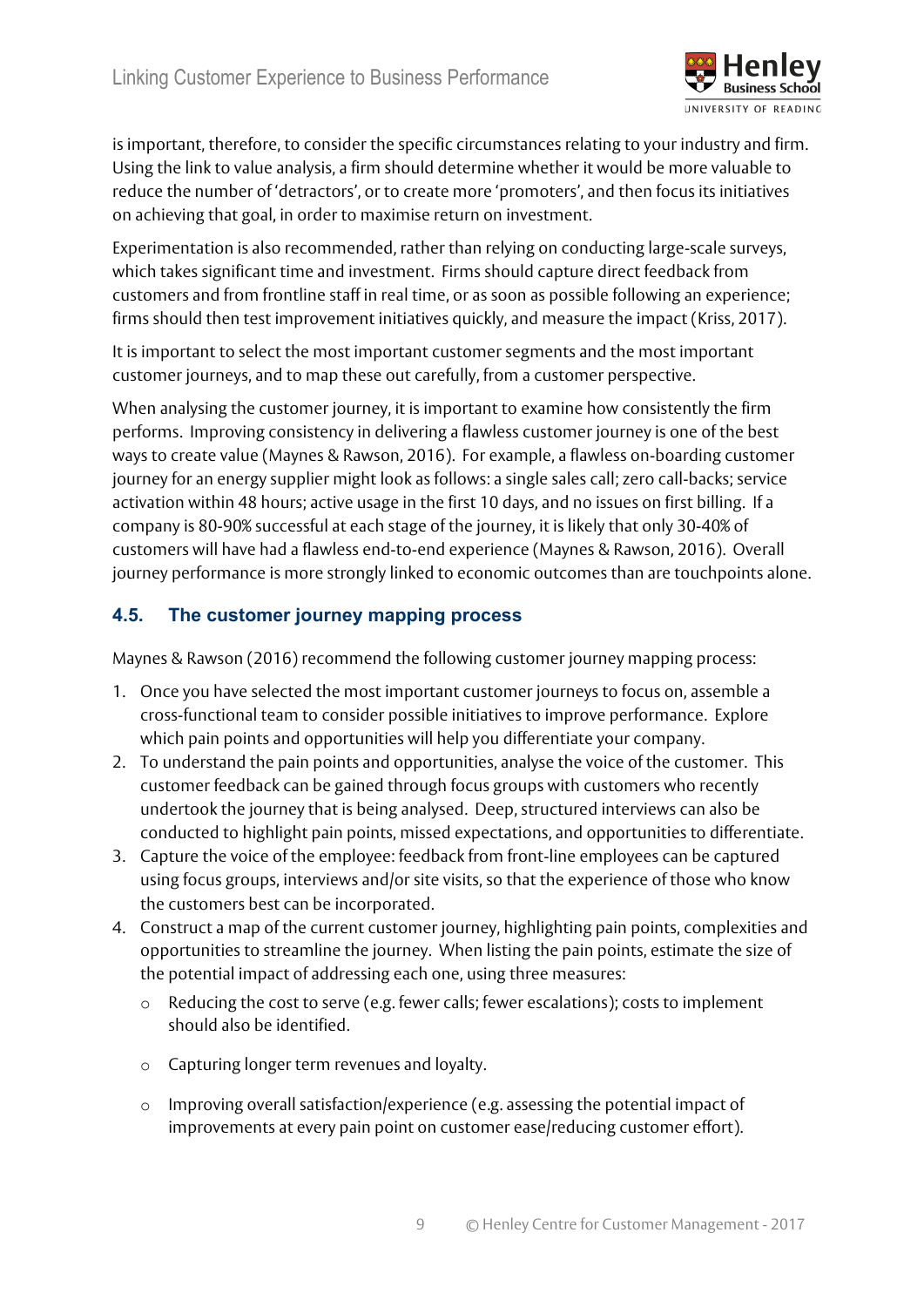

Having completed this exercise, it will be possible to suggest the potential value of customer experience improvements over time.

#### **4.6. Creating customer experience that drives business performance**

As discussed, it is important to calculate each customer experience initiative's expected value and cost to implement. In addition, a time scale for implementation should be estimated. It is essential for firms to consider at which points along the customer journey they can differentiate their offerings, to try to stay ahead of trends, as customers' expectations change. Identifying opportunities to innovate and disrupt, in competitive white spaces, will help sustain business performance (Maynes & Rawson, 2016).

In order to select customer experience initiatives that will drive business performance, firms should assess the impact and frequency of the pain point to be fixed. For example, a phone's technical failure may be a severe event, but is likely to occur relatively infrequently. Surprise changes to billing may be a less severe event, but are far more frequent. Addressing the customer's shock from billing changes will almost always represent greater value for the firm (Maynes & Rawson, 2016).

It is important to have a balance of policy/process driven (e.g. simplifying billing) and field-driven (e.g. customer service training for frontline staff) initiatives, as well as, where appropriate, the kind of sensory initiatives discussed earlier (section 3.2). Addressing severe incidents should be balanced with addressing frequent ones. Some initiatives will affect nearly all customers, some will be high impact opportunities that affect a few: firms should balance both types of initiative. However, the majority of customers should experience improved customer experience in some way, in the first year. An over-emphasis on severe incidents and opportunities is a common 'blind-spot'.

Maynes & Rawson (2016) assert: "In a smart sequencing, you want to order and balance multiple initiatives; those that will affect the largest number of customers, that will pay off quickly, and that address the most severe problems or the most important areas to exploit."

It is advisable to ensure some quick 'wins' early on in the process; for example, make an easy to implement policy change, even if the impact is relatively small. These early 'wins' can be used to finance investments in longer term solutions. It is essential, however, not to shy away from important issues or from tackling a 'sacred cow'; for example, a pricing policy that is widely known not to be customer-friendly, but which is difficult to change (Maynes & Rawson, 2016).

In order for customer experience initiatives to be successful, there need to be tight connections and strong relationships between all the relevant teams (for example, operations, marketing, customer service, salesforce) (Kriss, 2017). Accountability for success should be driven at all levels of a company; improving customer experience should be integrated into the fabric of how a firm does business (Kriss, 2017).

Ongoing innovation is also crucial to success. Companies can only reap rewards by constantly improving their customer experience, to maintain a competitive edge in today's rapidly changing environment (Schmidt-Subramanian, 2014). Global organisations should behave like small companies in terms of improving their agility and their cultural readiness to experiment with new initiatives; for example, encourage, 'good variability' at the front line. In other words,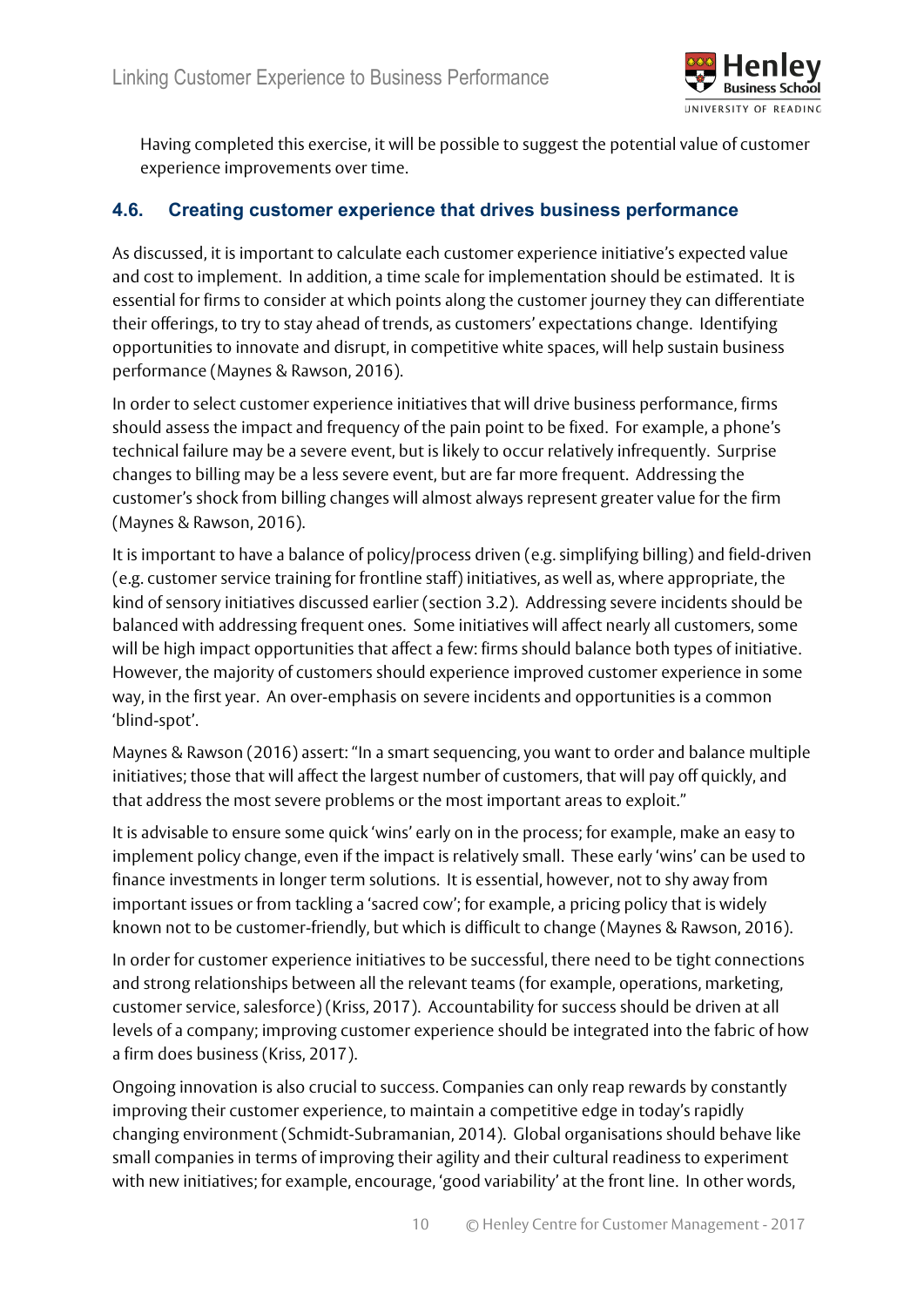

reacting to customer feedback by trying new things, and experimenting in an organic way. The advantage that big companies have over small firms is that they can leverage their scale. Large firms should attempt to innovate continuously at scale. Although these firms face pressure to standardise and be efficient, if they give in to this pressure, then eventually they will lose out to a more flexible, agile competitor (Kriss, 2017).

Overall, if firms can take the time to construct a self-funding business case for customer experience initiatives, these firms will reap company-wide buy in, happier customers and enhanced business performance as their reward.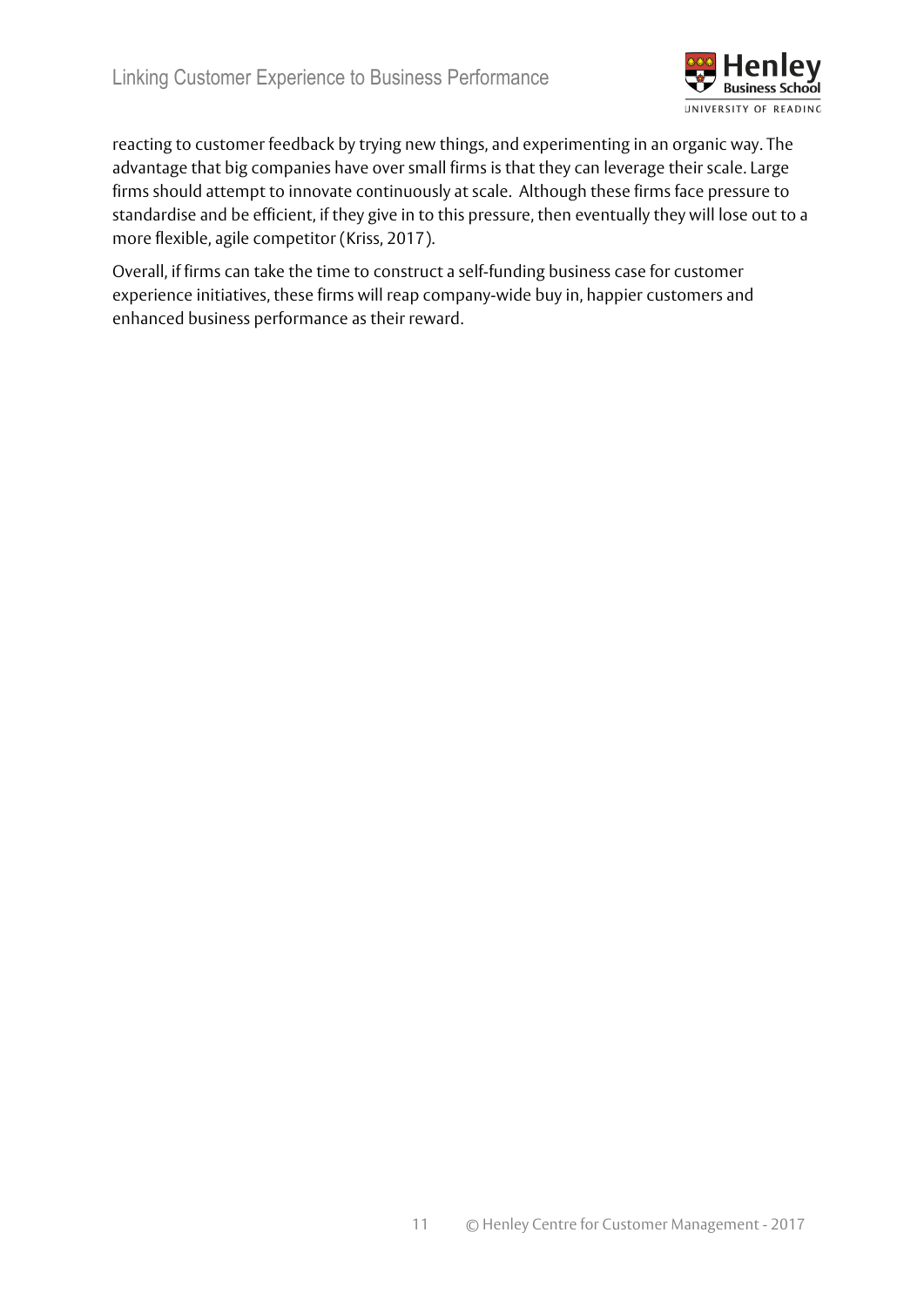

## **5. Conclusion**

Having defined our use of the terms 'customer experience' and 'business performance', the purpose of this review of recent practitioner and academic literature was, firstly, to provide evidence of a link between customer experience and business performance.

Secondly, our aim was to provide guidance to firms on how they can establish this connection themselves, by linking customer experience data directly to customer behaviour and revenue outcomes. This data analysis can then be used to set priorities for customer experience initiatives, aided by a detailed customer journey mapping approach.

Advice has been presented on how firms can decide upon and implement improvements to customer experience that should not only result in happier customers, but should also effectively drive stronger business performance.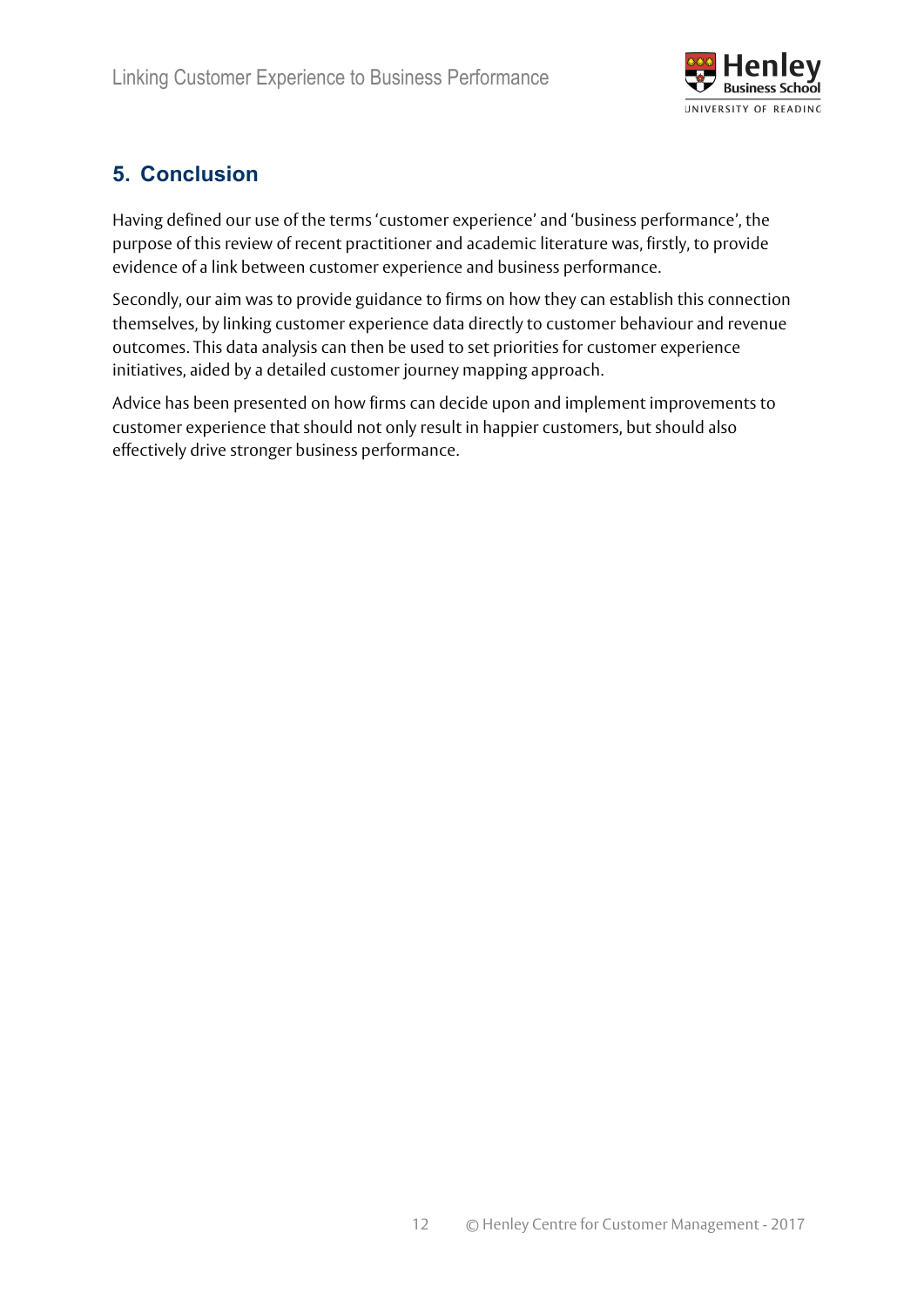

### **6. References**

Anon. (2016). Five best practices to integrate voice of customer (VoC) into your customer journey mapping processes. *CRM Magazine.* August. Opinionlab.

Banfi, Francesco; Gbahoué, Boris; Schneider, Jeremy (2017). Higher satisfaction at lower costs: digitizing customer care. *McKinsey Insights, Recall no.22 – Digital Marketing.* McKinsey.com.

Cho, Jungeun (2014). The sequential relationships among operational capabilities and performance in the service industry: an empirical study. *Journal of Business.* December. Vol.20, No.2. Seoul.

Clark, Moira (2017). Services marketing: defining customer experience. *Henley Business School*  Lecture Material. 20<sup>th</sup> – 21<sup>st</sup> February. Henley Business School.

Kriss, Peter (2017). The value of customer experience. *Harvard Business Review Webinar. https://hbr.org/webinar/2015/03/the-value-of-customer-experience-quantified*

Maynes, Joel & Rawson, Alex (2016). Linking the customer experience to value. *McKinsey Insights.* March.

Nigam, Ashutosh (2012). Modelling the relationship between experiential marketing, experiential value and purchase intentions in organised quick service chain restaurants, using a structural equation modelling approach. *Paradigm.* Jan-June, Vol.XVI, Iss.1, pp.70-79.

Schmidt-Subramanian, Maxie (2014). The business impact of customer experience. *Forrester Research.* March 27th. Cambridge, MA, USA, pp.1-12.

Spence, Charles; Puccinelli, Nancy M; Grewal, Dhruv; Roggeveen, Anne L (2014). Store atmospherics: A multi-sensory perspective. *Psychology & Marketing.* July. Vol.31, Iss.7, pp.472- 488.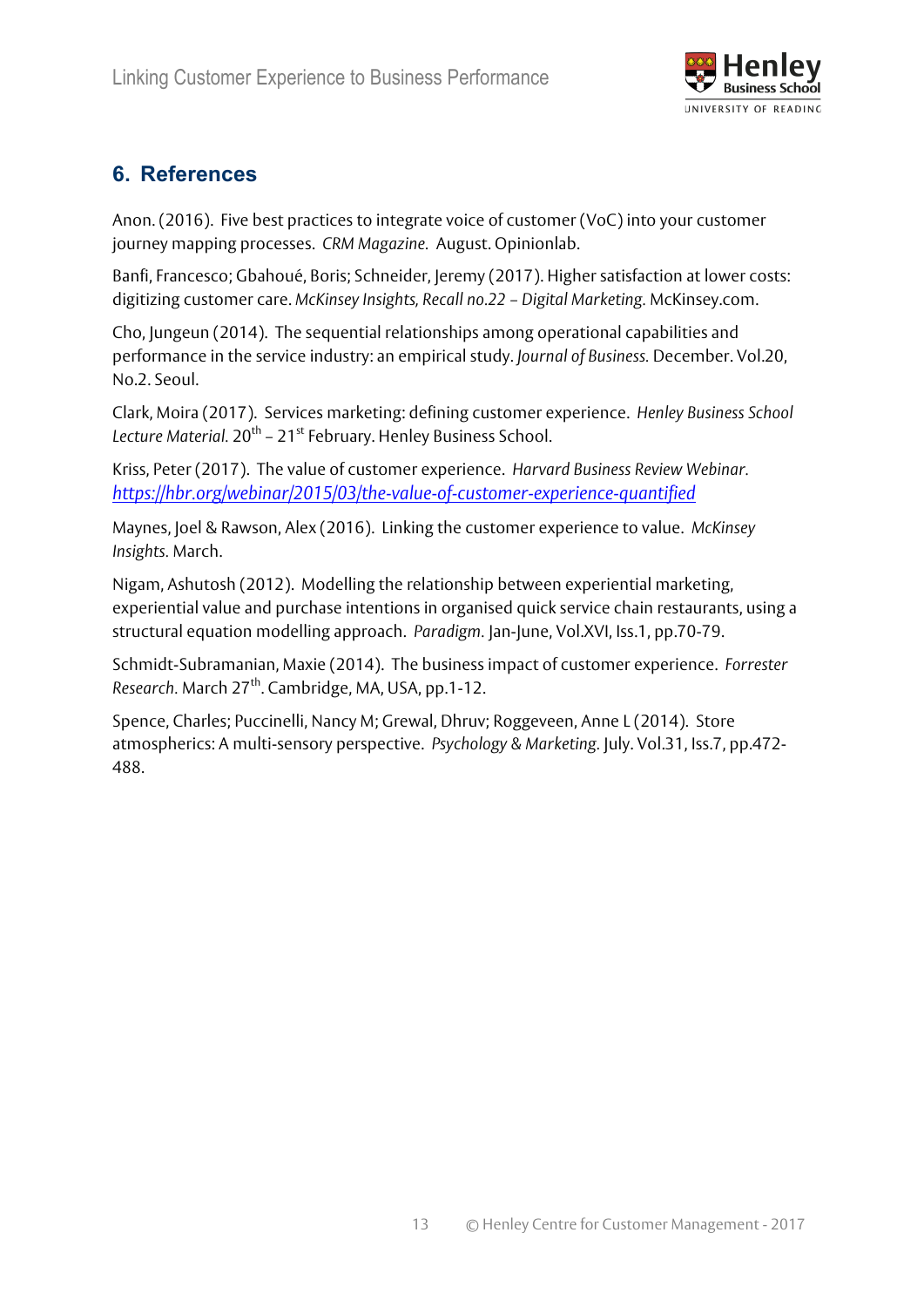## **The Henley Centre for Customer Management**

The primary objective of the Henley Centre for Customer Management is to promote customer focus and service excellence best practice through observing practice in leading companies and synthesising this into useful knowledge that helps members to improve their own customer management and customer service plans and implementations.

#### **Members**

Each year, the Centre aims to attract a membership of between 10 and 15 organisations, each a leader in their sector.

Members in 2016 were:

Bank of Ireland BOC (Linde Group) Global Payments GM Financial Heathrow L&Q Lloyds Banking Group Make It Cheaper Mercedes Benz Financial Services Microsoft Renault Scottish Water Thames Water